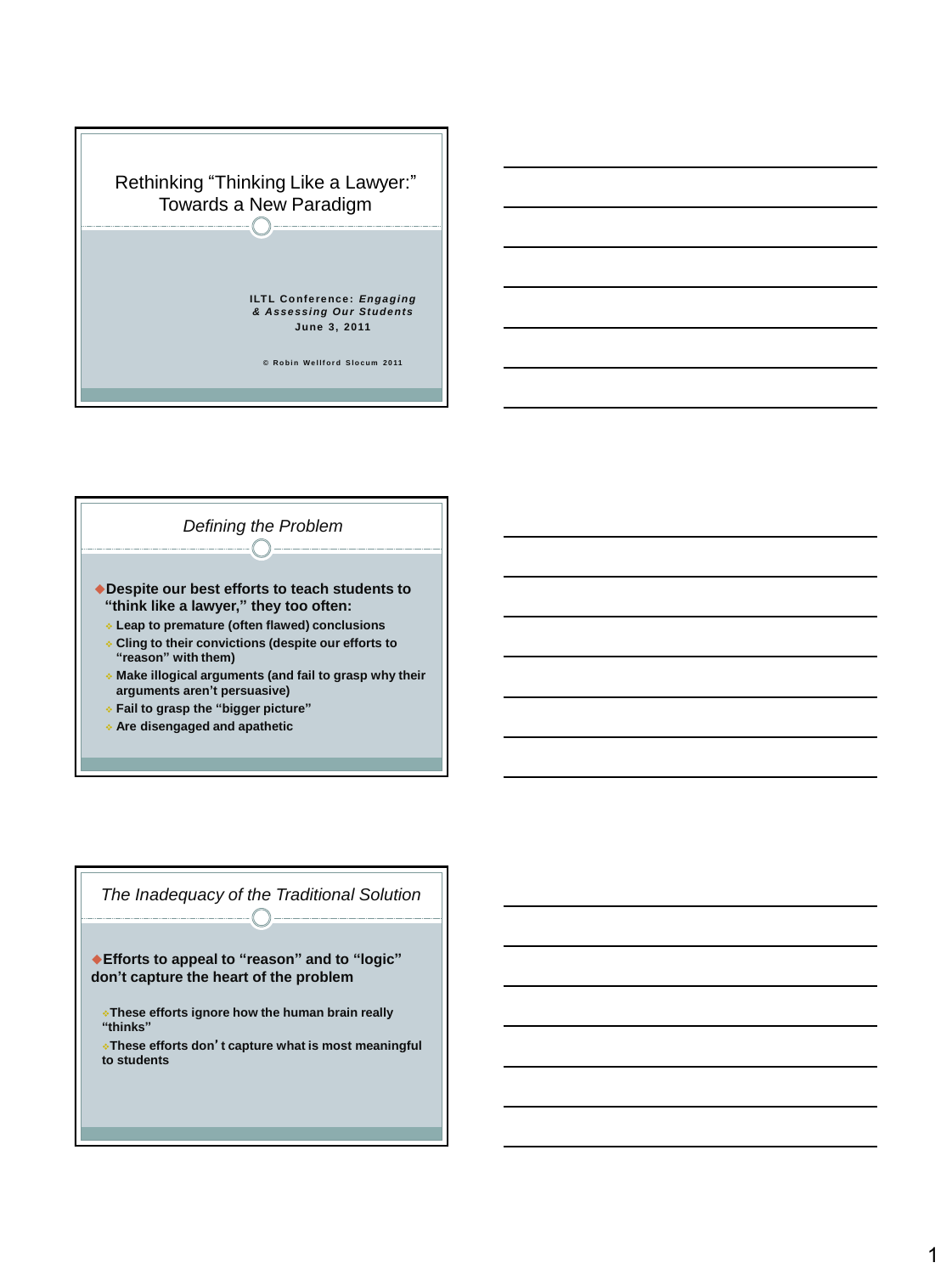



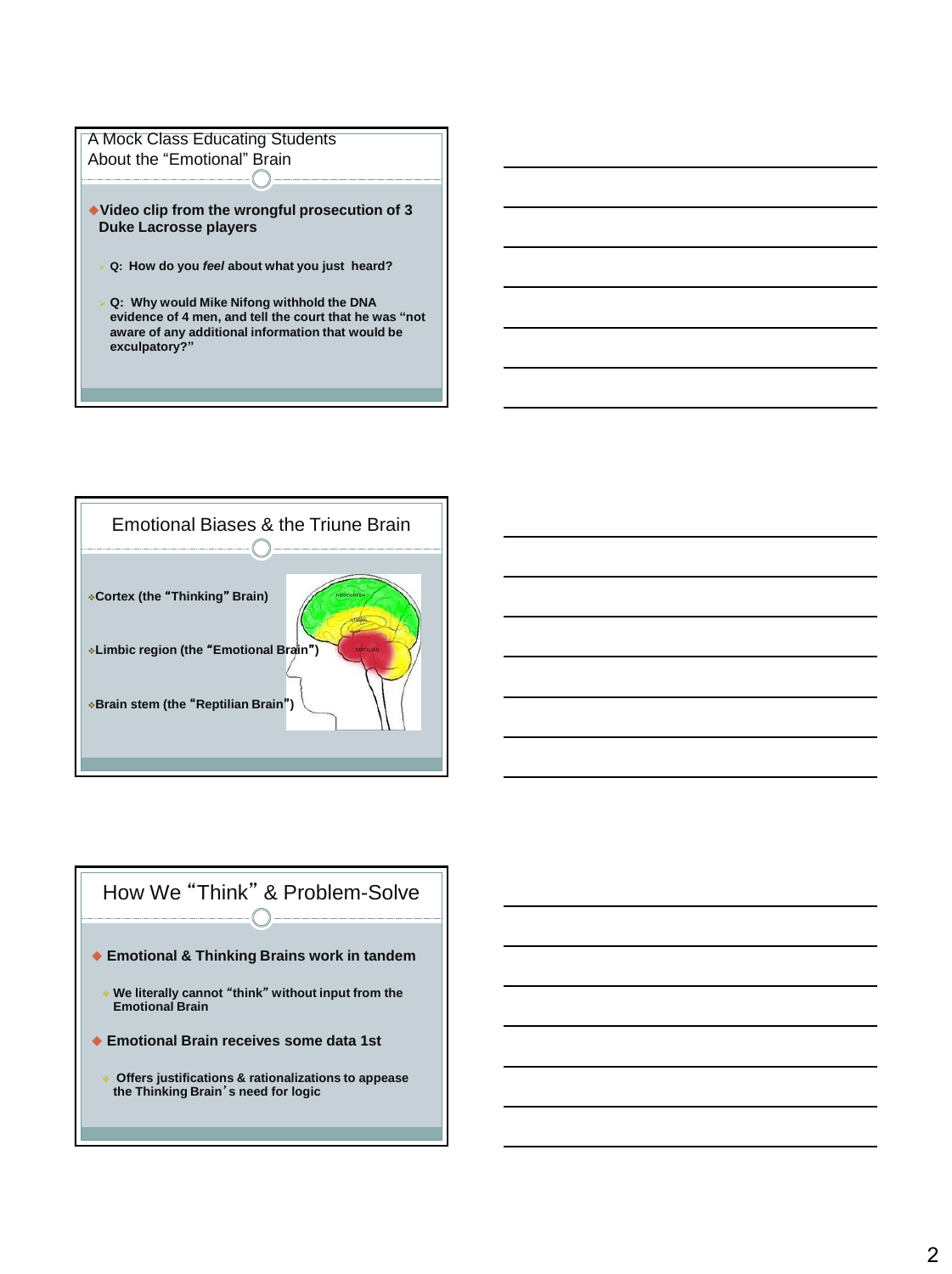

- **i.e., black/white; right/wrong; good/bad**
- **Self-confirming - it wants to be** "**right**"



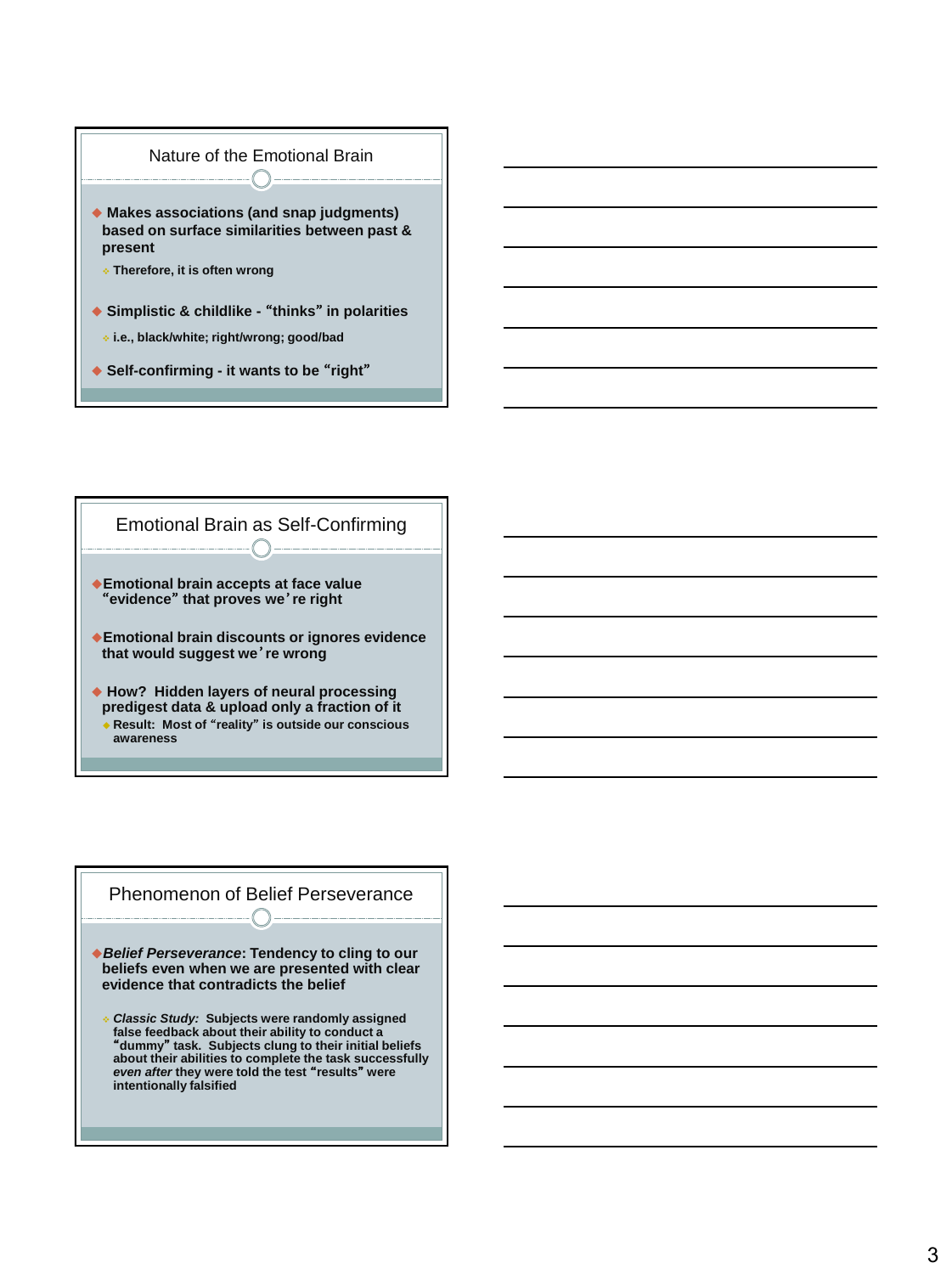## Phenomenon of Cognitive Dissonance

- *Cognitive Dissonance:* 
	- **We each have beliefs that are important aspects of our self-image**
		- "**good**" **person;** "**smart**"**;** "**compassionate**"**;** "**street-smart**"**;** "**skeptical**"**;** "**ethical**"**;** "**moral**"**;**  "**conscientious**"
	- **When confronted with evidence that our conduct is inconsistent with our self-image: produces cognitive dissonance**
	- **The Emotional Brain resolves the cognitive dissonance by discrediting the evidence**

*In a Nutshell:* What You Need to Know About Your **Thinking** 

- **Emotional Brain leaps to a premature conclusion**
- **Emotional Brain offers a narrative based on simplistic (black-and-white) judgments**
- **Emotional Brain strives to prove it**'**s** "**right**" **through selective perception**
- **Belief Perseverance strengthens your beliefs**
- **Cognitive Dissonance can contribute to a stubborn insistence that you are** "**right**"
- **RESULT: You unwittingly rely on the Emotional Brain**'**s biases when forming conclusions & testing hypotheses**

## A Way Out: *Prosecute Your Thinking*

## **1. Look for red-flags**

- **Consider your reactions**
	- **Emotional** "**charge**"
	- **Absolute certainty of position**
	- **Unwillingness/reluctance to listen**
	- **Investment in proving** "**I'm right**"
- **Identify your judgments**
	- **Distinction between judgment & observation**